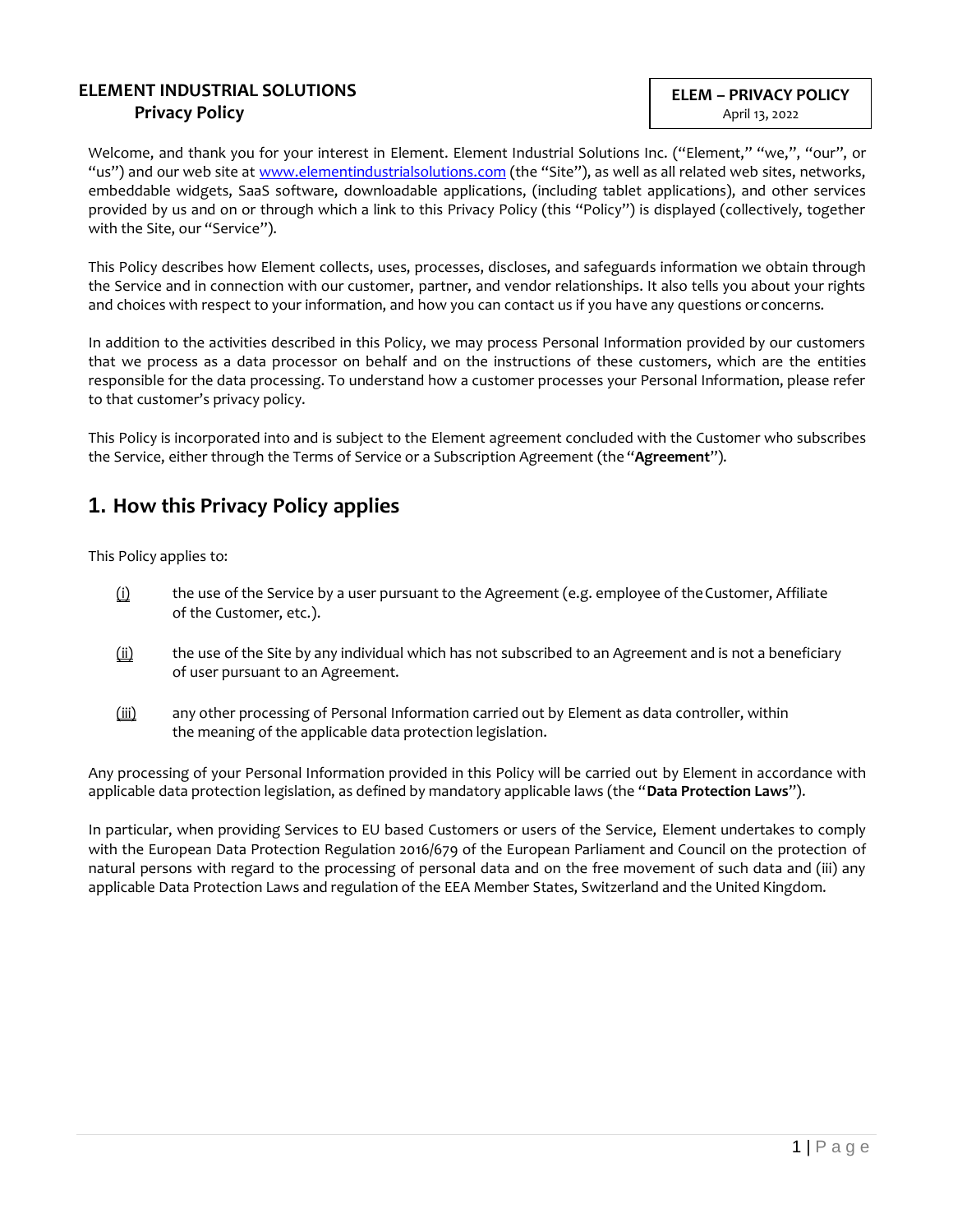## **2. Personal Information We Collect**

For the purpose of this Policy, "Personal Information" means any information relating to an identified or identifiable individual. We obtain Personal Information relating to you from various sources described below.

Where applicable, we indicate whether and why you must provide us with your Personal Information, as well as the consequences of failing to do so. If you do not provide Personal Information when requested, you may not be able to benefit from the Service if that information is necessary to provide you with the Service or if we are legally required to collect it.

#### **a. Personal Information Provided byYou**

**Account Registration**. If you register to use the Service, then you mustprovide us with your name, company name, email address and a password in order to create an account and user profile.

**User Content.** We will collect any information you post through the Service ("User Content") within the limits and conditions set out in this Policy. For example, when you interact with other users by sending them messages, the Site will process the information you provide in such submissions, to the extent permitted under applicable law.

**Communications.** We will collect any information which you provide to us through your communications e.g., when you communicate with our customer support team.

**Partners and Vendors**. We use Personal Information collected from our business partners and vendors to manage those relationships.

**Job Applications**. If you apply for a job at Element, we may process your Personal Information to evaluate your application.

### **b. Personal Information Collected via Automated Means**

In addition to information that you provide to us, we may collect information about you and your use of the Service via automated means, such as cookies and similar technologies, including "clear gifs" or "web beacons.

Please review your web browser "Help" file to learn the proper way to modify your settings with regard to such automated data collection. Please note that if you delete, or choose not to accept, such technologies, you may not be able to use the features of the Site to their fullest potential.

**Cookies and Similar Technologies.** When you use the Service, we may send one or more cookies – small text files containing a string of alphanumeric characters – to your device. The cookies we use in connection with the Service include the following:

### (i) First-party cookies

We may use both session cookies and persistent cookies to automatically collect certain information.

- A session cookie disappears after you close your browser.
- A persistent cookie remains after you close your browser and may be used by your browser on subsequent visits to the Service.

The automatically collected information may include your IP address or other device address or ID, web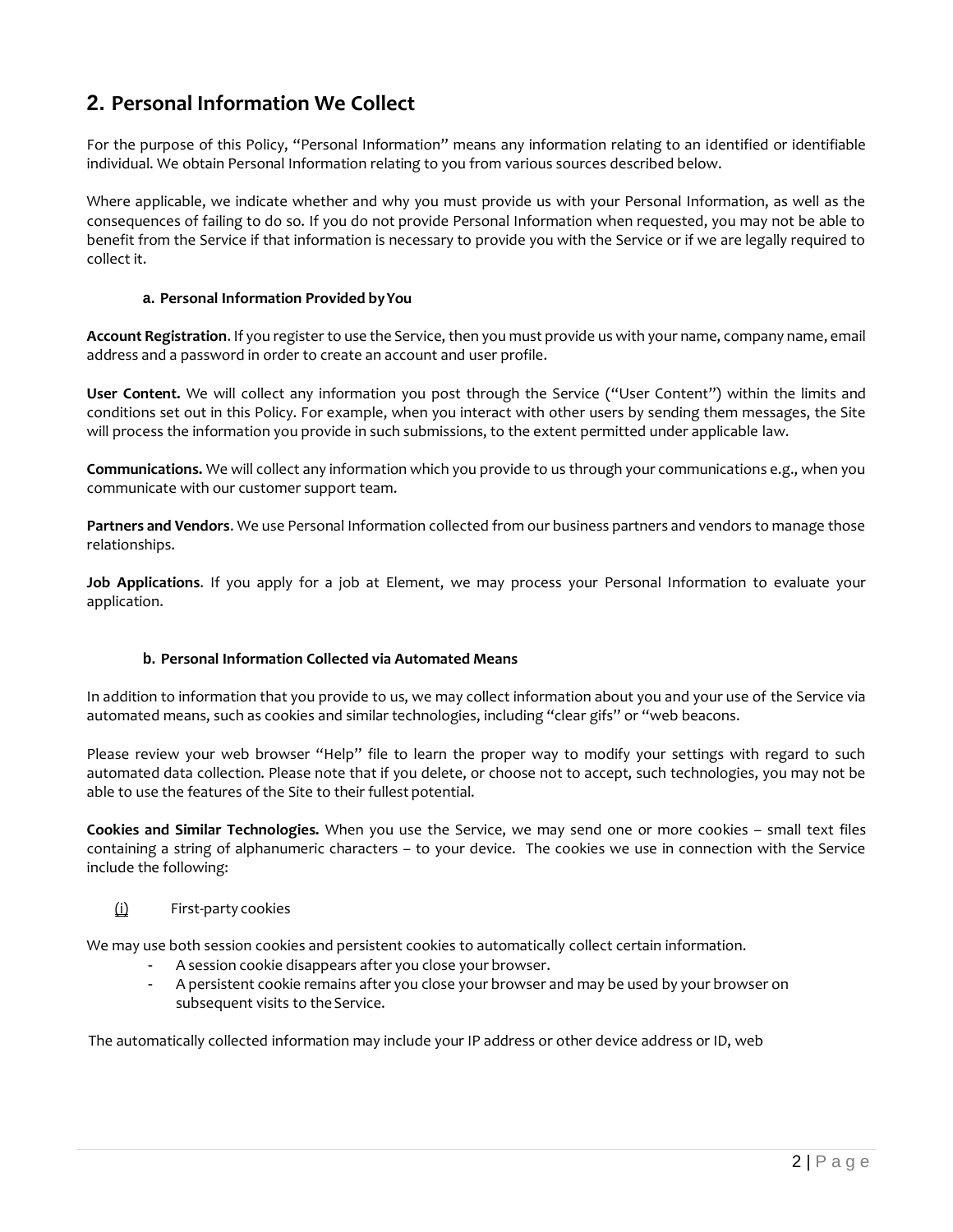browser and/or device type, the web pages, or sites that you visit just before or just after you use the Site, the pages or other content you view or otherwise interact with on the Site, and the dates and times that you visit, access, or use the Site. We also may use these technologies to collect information regarding your interaction with email messages, such as whether you opened, clicked on, or forwarded a message. This information is gathered from all users.

We use this information to assess how many users access or use our Site, which content, products, and features of our Site most interest our visitors, what types of offers our customers like to see, and how our service performs from a technical point of view.

### (ii) Third-party cookies

**Google Analytics**. We work with Google Analytics, which uses cookies and similar technologies to collect and analyze information about use of the website and report on activities and trends. You can learn about Google's practices by going to https:/[/www.google.com/policies/privacy/partners/,](http://www.google.com/policies/privacy/partners/) and opt out of them by downloading the Google Analytics opt-out browser add-on, available athttps://tools.google.com/dlpage/gaoptout.

The deposit of these cookies requires your consent. You can accept or decline them.

**Third Party Web Beacons and Third-Party Buttons**. We may also implement third-party content or advertising on the Site that may use clear gifs or other forms of web beacons, which allow the third- party content provider to read and write cookies to your browser in connection with your viewing of the third-party content on the Site. Additionally, we may implement third party buttons (such as Facebook "like" or "share" buttons) that may allow third parties to collect information about you through such third parties' browser cookies, even when you do not interact with the button. Information collected through web beacons and buttons is collected directly by these third parties, and Element does not participate in that data transmission. Information collected by a third party in this manner is subject to that third party's own data collection, use, and disclosure policies.

You can learn about their privacy policy practices below:

- Facebook: https://fr-fr.facebook.com/payments\_terms/privacy
- Instagram:https://help.instagram.com/519522125107875
- LinkedIn: https://fr.linkedin.com/legal/privacy-policy

The deposit of these cookies requires your consent. You can accept or decline them.

### **c. Personal Information Obtained from ThirdParties**

**Integrated Services.** You may be given the option to access or register for the Service through the use of your username and passwords for certain services provided by third parties (each, an "**Integrated Service**"), such as through the use of your Facebook credentials (through Facebook Connect), or otherwise have the option to authorize an Integrated Service to provide Personal Information or other information to us. We collect your Personal Information from such Integrated Service when you use your credentials for an Integrated Service to log into the Service. For example, when you log in with your Facebook credentials, we collect the information you have authorized Facebook to share with us, such as your name, email address, gender, date of birth, current city, and profile picture. We may also obtain other non-public information with your permission. You should check your privacy settings on each Integrated Service to understand and change the information sent to us through each Integrated Service. Please review each Integrated Service's terms of use and privacy policies carefully before using their services and connecting to ourService.

## **3. How We Use Personal Information We Collect**

We may use Personal Information we collect for the following purposes:

**Internal and Service-Related Usage.** We use your Personal Information to operate, maintain, enhance and provide all features of the Service, to provide services and information that you request, to respond to comments and questions and otherwise to provide support to users.

**For**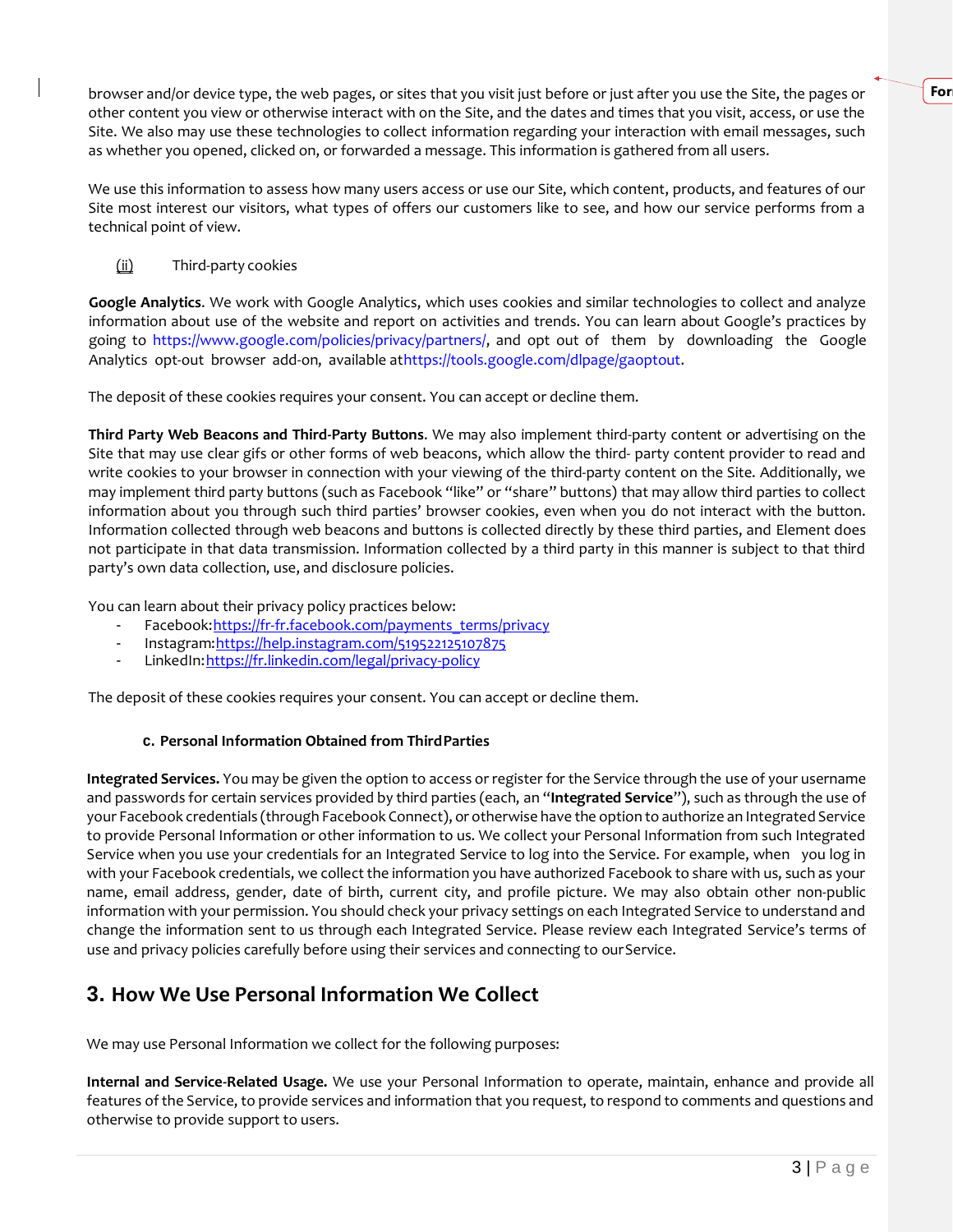**Analytics and Improving the Service.** We use your Personal Information to understand and analyze the usage trends and preferences of our users, to improve the Service, and to develop new products, services, feature, andfunctionality.

**Communications.** We may use your email address or other Personal Information (i) to contact you for administrative purposes such as customer service, to address intellectual property infringement, privacy violations or defamation issues related to your User Content posted on the Service or (ii) to send communications, including updates on promotions, relating to products and services offered by us and by third parties we work with. Generally, you have the ability to optout of receiving any promotional communications as described below under "Your Choices."

**Tailored Content.** We may use your Personal Information to: (i) personalize our services, such as remembering your information so that you will not have to re-enter it during your visit or the next time you visit the Service; (ii) provide customized advertisements, content, and information.

**Aggregate Data.** We may de-identify and aggregate information to monitor and analyze the effectiveness of Service and third-party marketing activities and to monitor aggregate site usage metrics such as total number of visitors and pages viewed, to the extent possible under applicable Data Protection Laws.

**Partners and Vendors**. We use Personal Information collected from our business partners and vendors to manage those relationships.

**Job Applications**. If you apply for a job at Element, we may process your personal Information to evaluate your application.

**Legal**. We may use your Personal Information to enforce our End User License Agreement and Agreement to defend our legal rights, to comply with our legal obligations and internal policies.

**Other Purposes**. We also may use your Personal Information as may be described in a notice to you at the time the information is collected, or in any other manner to which you consent.

If you are located in the European Economic Area, we only process your Personal Information based on a valid legal ground, including when:

- You have consented to the use of your PersonalInformation.
- We need your Personal Information to provide you with the Service, including for account registration and to respond to yourinquiries.
- We have a legal obligation to use your PersonalInformation.
- We or a third party, have a legitimate interest in using your Personal Information. In particular, we have a legitimate interest in using your Personal Information to conduct business analytics, and otherwise improve the safety, security, and performance of our Services. We only rely on our or a third party's legitimate interests to process your Personal Information when these interests are not overridden by your rights andinterests.

### **4. How We Disclose Your Personal Information.**

Except as described in this Policy or otherwise disclosed to you at the time of the collection, we will not disclose your Personal Information to third parties without your consent. We may disclose information to third parties in the following circumstances:

- **Element affiliates and subsidiaries.** We may disclose Personal Information about you with our affiliates and subsidiaries.
- **Other users.** Any Personal Information that you voluntarily choose to include on or through the Service, including information in a publicly accessible area of the Service (such as a public profile page) or information you share with or allow to be shared with other users, will be available to anyone who has access to that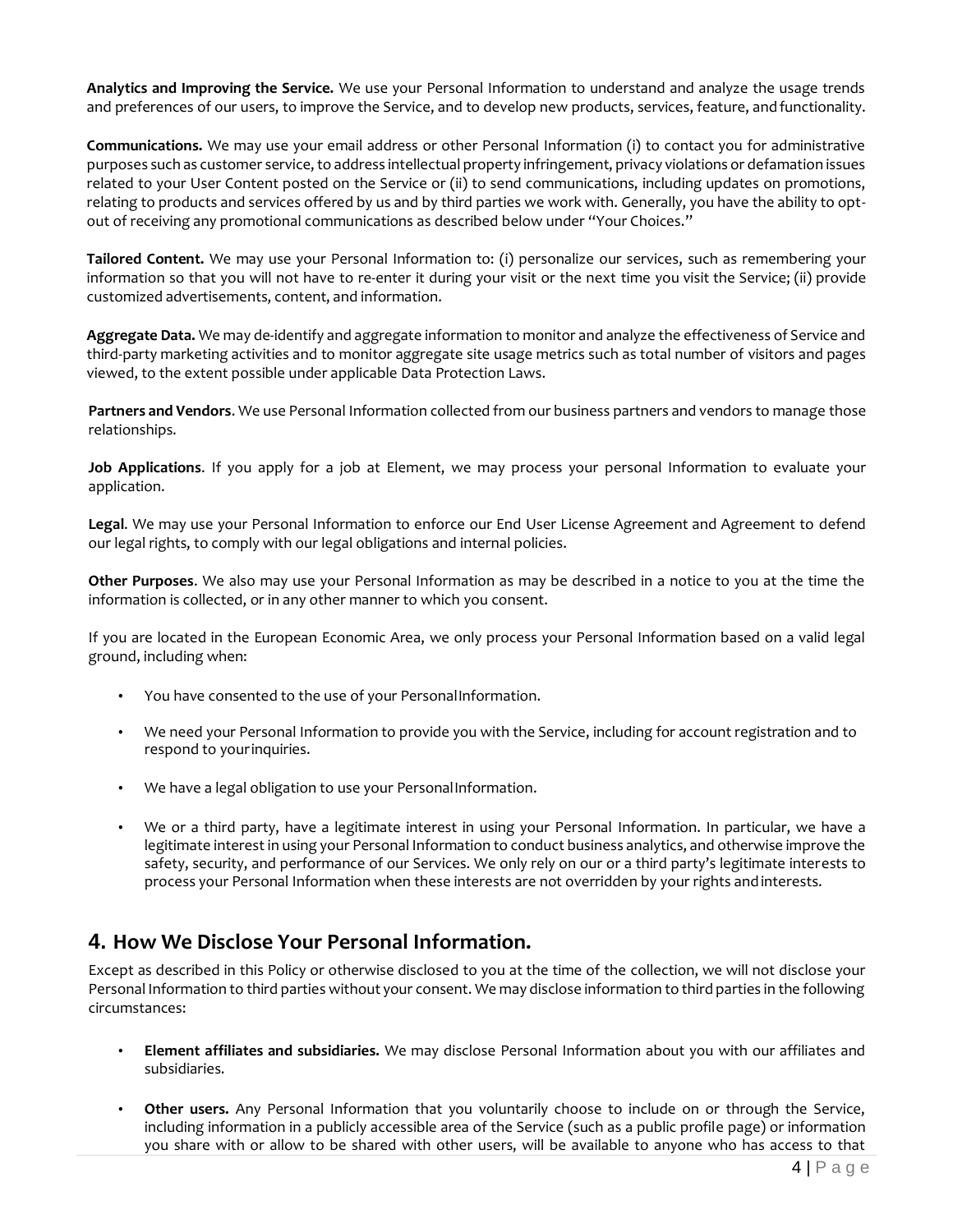content, including otherusers.

- **Service Providers.** We work with third party service providers to provide website or application development, hosting, maintenance, and other services for us. These third parties may have access to or process your Personal Information as part of providing those services for us. We limit the information provided to these service providers to that which is necessary for them to perform their functions, and we require them to agree to maintain the confidentiality of such information. These services providers may be based outside the European Economic Area. You may contact us at the address set forth below to obtain a copy of the safeguards we use to transfer Personal Information outside of the European Economic Area.
- **Other Third Parties**. We may also share Personal Information about you with other third parties in the following circumstances:
	- **In Aggregated Form.** We may make certain automatically collected, aggregated, or otherwise deidentified information available to third parties for various purposes, including (i) compliance with various reporting obligations; (ii) for business or marketing purposes; or (iii) to assist such parties in understanding our users' interests, habits, and usage patterns for certain programs, content, services, advertisements, promotions, and/or functionality available through the Service.
	- **To Comply with Legal Obligations.** We may disclose your Personal Information if required to do so by law or in the good-faith belief that such action is necessary to comply with the applicable law in response to a court order, judicial or other government subpoena or warrant, or to otherwise cooperate with law enforcement or other governmental agencies.
	- **To Protect and Enforce Our Rights.** We also reserve the right to disclose your Personal Information that we believe, in good faith, is appropriate or necessary to (i) take precautions against liability, (ii) protect ourselves or others from fraudulent, abusive, or unlawful uses or activity, (iii) investigate and defend ourselves against any third-party claims or allegations, (iv) protect the security or integrity of the Service and any facilities or equipment used to make the Service available, or (v) protect our property or other legal rights (including, but not limited to, enforcement of our agreements), or the rights, property, or safety of others.
	- **In case of Merger, Sale, or Other Asset Transfer.** Information about our users, including Personal Information, may be disclosed and otherwise transferred to an acquirer, or successor or assignee as part of any merger, acquisition, debt financing, sale of assets, or similar transaction, as well as in the event of an insolvency, bankruptcy, or receivership in which information is transferred to one or more third parties as one of our business assets.
	- With Your Consent. We also may disclose your Personal Information as may be described in a notice to you at the time the information is collected, or in any other manner to which youconsent.

## **5. Your Rights and Choices**

**Account Information.** You may, of course, decline to share certain Personal Information with us, in which case we may not be able to provide to you some of the features and functionality of the Service. You may update, correct, or delete your profile information and preferences at any time by accessing your account settings page on the Service. If you wish to access or amend any other Personal Information we hold about you, or to request that we delete any information about you that we have obtained from an Integrated Service, you may contact us at [privacy@elementindustrial.com.](mailto:privacy@elementindustrial.com) Please note that while any changes you make will be reflected in active user databases instantly or within a reasonable period of time, we may retain all Personal Information you submit for backups, archiving, prevention of fraud and abuse, analytics, satisfaction of legal obligations, or where we otherwise reasonably believe that we have a legitimate reason to do so, to the extent permitted under applicable law.

**Opt-Out.** If you receive commercial email from us, you may unsubscribe at any time by following the instructions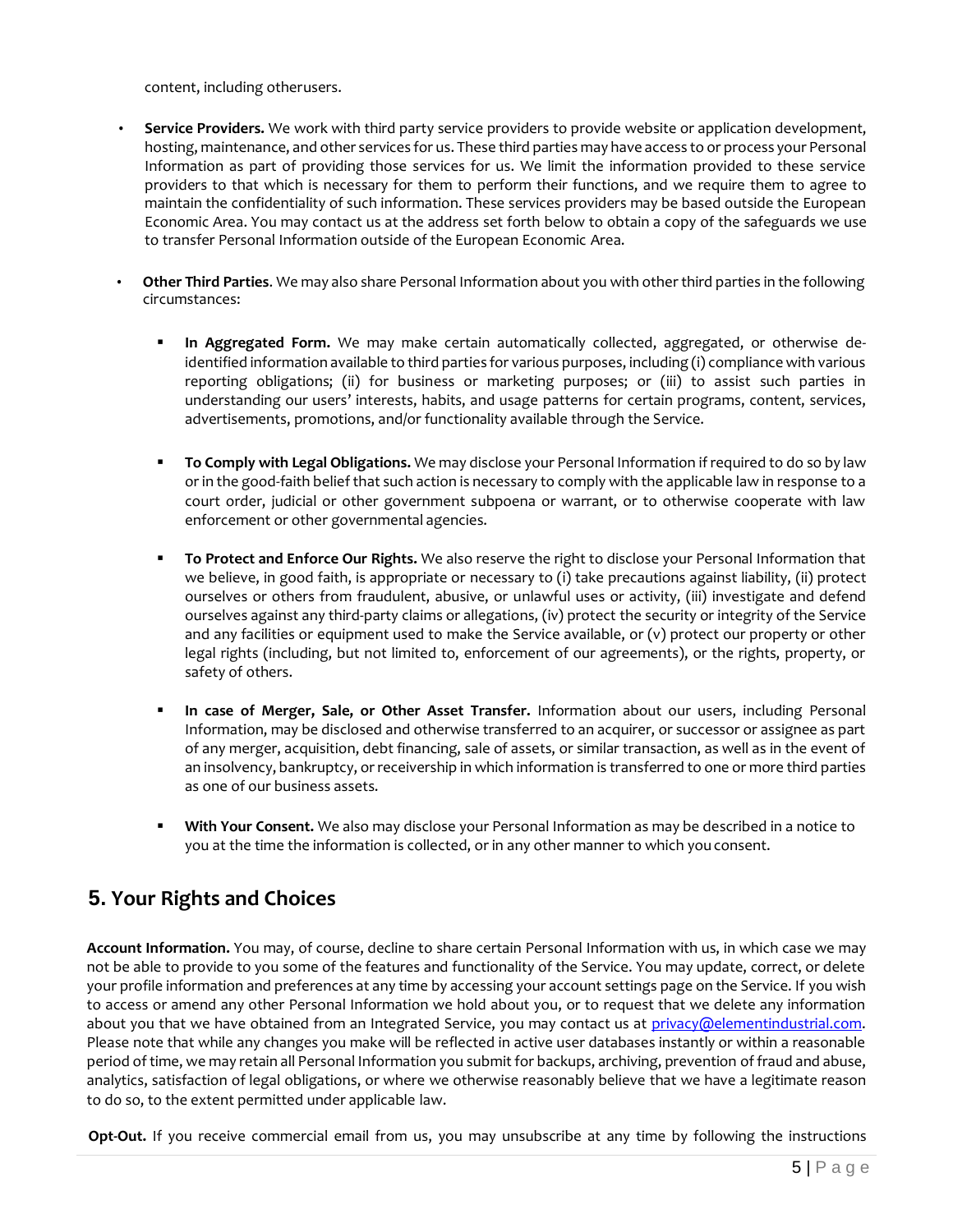contained within the email. You may also opt-out from receiving commercial email from us, and any other promotional communications that we may send to you from time to time, by sending your request to us by email at [privacy@elementindustrial.com](mailto:privacy@elementindustrial.com) [o](mailto:privacy@fieldwire.com)r by writing to us at the address given at the end of this policy. We may allow you to view and modify settings relating to the nature and frequency of promotional communications that you receive from us in the user account functionality on the Service.

Please be aware that if you opt-out of receiving commercial email from us or otherwise modify the nature or frequency of promotional communications you receive from us, it may take up to ten (10) business days for us to process your request, and you may receive promotional communications from us that you have opted-out from during that period, unless we are required by applicable law to process your request within a shorter period of time. Additionally, even after you opt-out from receiving commercial messages from us, you will continue to receive administrative messages from us regarding theService.

Privacy Settings. Although we may allow you to adjust your privacy settings to limit access to certain Personal Information, please be aware that no security measures are perfect or impenetrable. To the fullest extent permitted under applicable law, we are not responsible for circumvention of any privacy settings or security measures on the Service. Additionally, we cannot control the actions of other users with whom you may choose to share your information. Further, even after information posted on the Service is removed, caching and archiving services may have saved that information, and other users or third parties may have copied or stored the information available on the Service. To the fullest extent permitted under applicable Data Protection Laws, we cannot and do not guarantee that information you post on or transmit to the Service will not be viewed by unauthorizedpersons.

Do Not Track. Some web browsers incorporate a "Do Not Track" feature. Because there is not yet an accepted standard for how to respond to Do Not Track signals, our website does not currently respond to such signals.

Other Rights. If you are located in the European Economic Area, you may have the following additional rights:

- to access to and receive information about the Personal Information we maintain about you,
- to update and correct inaccuracies in your PersonalInformation.
- to restrict or to object to the processing of your PersonalInformation.
- to have the information anonymized or deleted, as appropriate, or.
- to exercise your right to data portability to easily transfer your Personal Information to another company.

In addition, you may also have the right to lodge a complaint with a supervisory authority, including in your country of residence, place of work or where an incident took place.

• Withdraw any consent you previously provided to us regarding the processing of your Personal Information, at any time and free of charge. We will apply your preferences going forward and this will not affect the lawfulness of the processing before your consent withdrawal.

Those rights may be limited in some circumstances by local law requirements, to the extent permitted by Data Protection Laws.

## **6. Third-Party Services**

This Policy applies only to the processing of your Personal Information by Element. The Service may contain features or links to Web sites and services provided by third parties. The policies and procedures described in this Policy do not apply to the processing of your Personal Information by third parties or through third party Web sites or services. Any information you provide on third-party sites or services is provided to the operators of such sites or services and is subject to those operators' policies, if any, governing privacy, and security, even if accessed through the Service. We are not responsible for the content or privacy and security practices and policies of third-party sites or services to which links or access are provided through the Service. We encourage you to learn about third parties' privacy and security policies before providing them with information.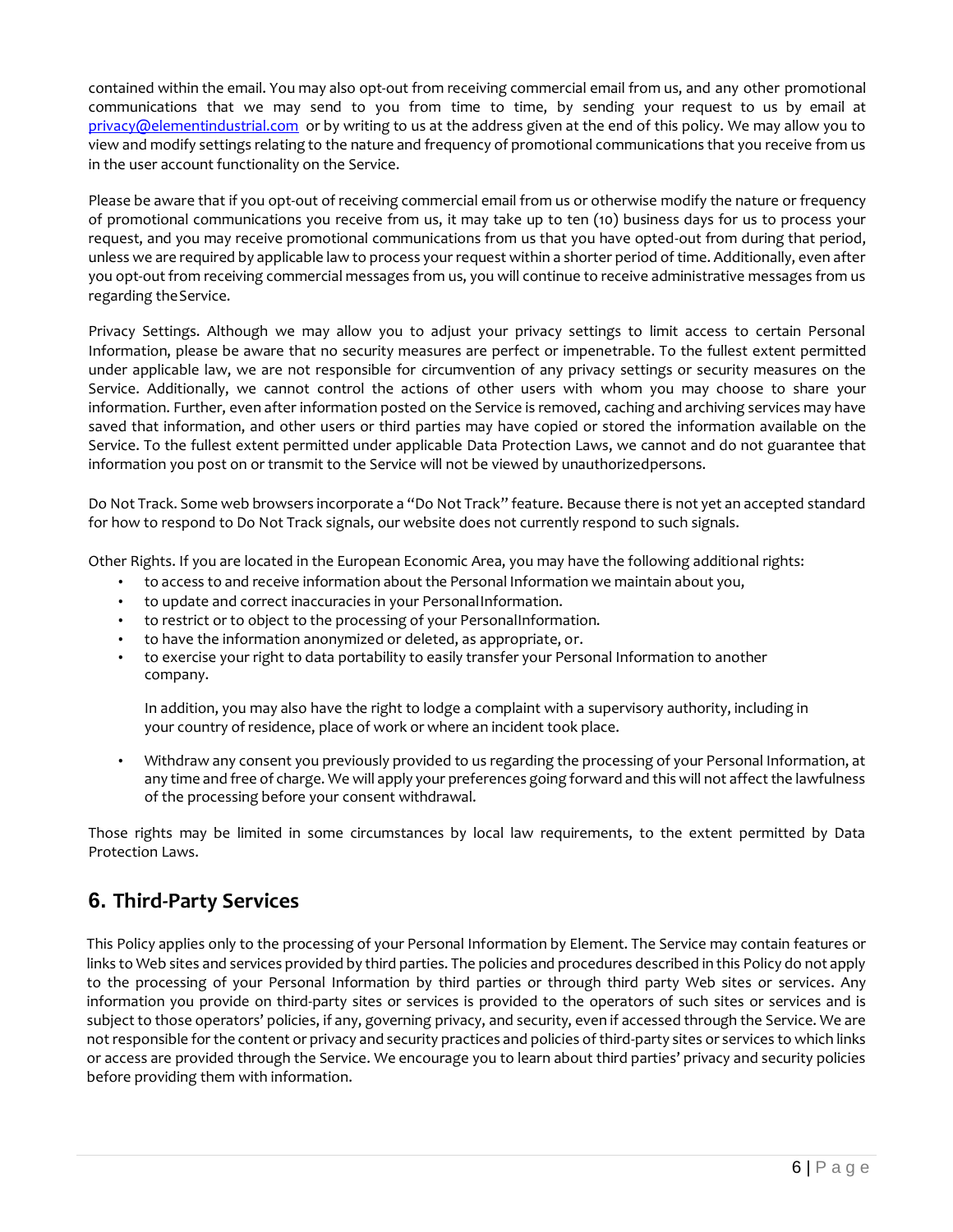# **7. Children's Privacy**

Protecting the privacy of young children is especially important. Our Service is not directed to children under the age of 16, and we do not knowingly collect (and do not wish to collect) Personal Information from children under the age of 16 without obtaining parental consent. If you are under 16 years of age, then please do not use or access the Service at any time or in any manner. If we learn that Personal Information has been collected on the Service from persons under 16 years of age and without verifiable parental consent, then we will take the appropriate steps to delete such Personal Information. If you are a parent or guardian and discover that your child under 16 years of age has obtained an account on the Service, then please alert us at privacy@elementindustrial.com and request that we delete that child's Personal Information from oursystems.

## **8. Data Security**

We use certain physical, organizational, and technical measures and safeguards that are designed to appropriately protect Personal Information against accidental or unlawful destruction, accidental loss, unauthorized alteration, unauthorized disclosure or access, misuse, and any other unlawful form of processing of the Personal Information in our possession. However, we cannot ensure or warrant the security of any information you transmit to us or store on the Service, and you do so at your own risk. We also cannot guarantee that such information will not be accessed, disclosed, altered, or destroyed by breach of any of our physical, organizational, or technical safeguards. The foregoing is subject to requirements under applicable law to ensure or warrant information security.

If we become aware of a security breach, then we may attempt to notify you electronically so that you can take appropriate protective steps. We may also post a notice through the Service if a security breach occurs. Depending on where you live, you may have a legal right to receive notice of a security breach in writing and without undue delay. To receive such notice, please contact us at [privacy@elementindustrial.com.](mailto:privacy@elementindustrial.com)

## **9. Data Retention**

We take measures to delete your Personal Information or keep it in a de-identified form that does not permit identifying you, when your Personal Information is no longer necessary for the purposes for which we process it, unless we are required by law to retain your Personal Information for a longer period. When determining the retention period for particular Personal Information, we take into account various criteria, such as the type of services requested by or provided to you, the nature and length of our relationship with you, possible re-enrolment with our services, the impact on the services we provide to you if we delete some information from or about you, and mandatory retention periods provided by applicable law.

# **10. Changes and Updates to this Policy**

Please revisit this page periodically to stay aware of any changes to this Policy, which we may update from time to time. If we modify the Policy, we will make the modified Policy available through the Service and indicate the date of the latest revision. In the event that the modifications materially alter your rights or obligations hereunder, we will make reasonable efforts to notify you of the change. For example, we may send a message to your email address, if we have one on file, or generate a pop-up or similar notification when you access the Service for the first time after such material changes are made. Your continued use of the Service after the revised Policy has become effective indicates that you have read, understood, and agreed to the current version of thePolicy.